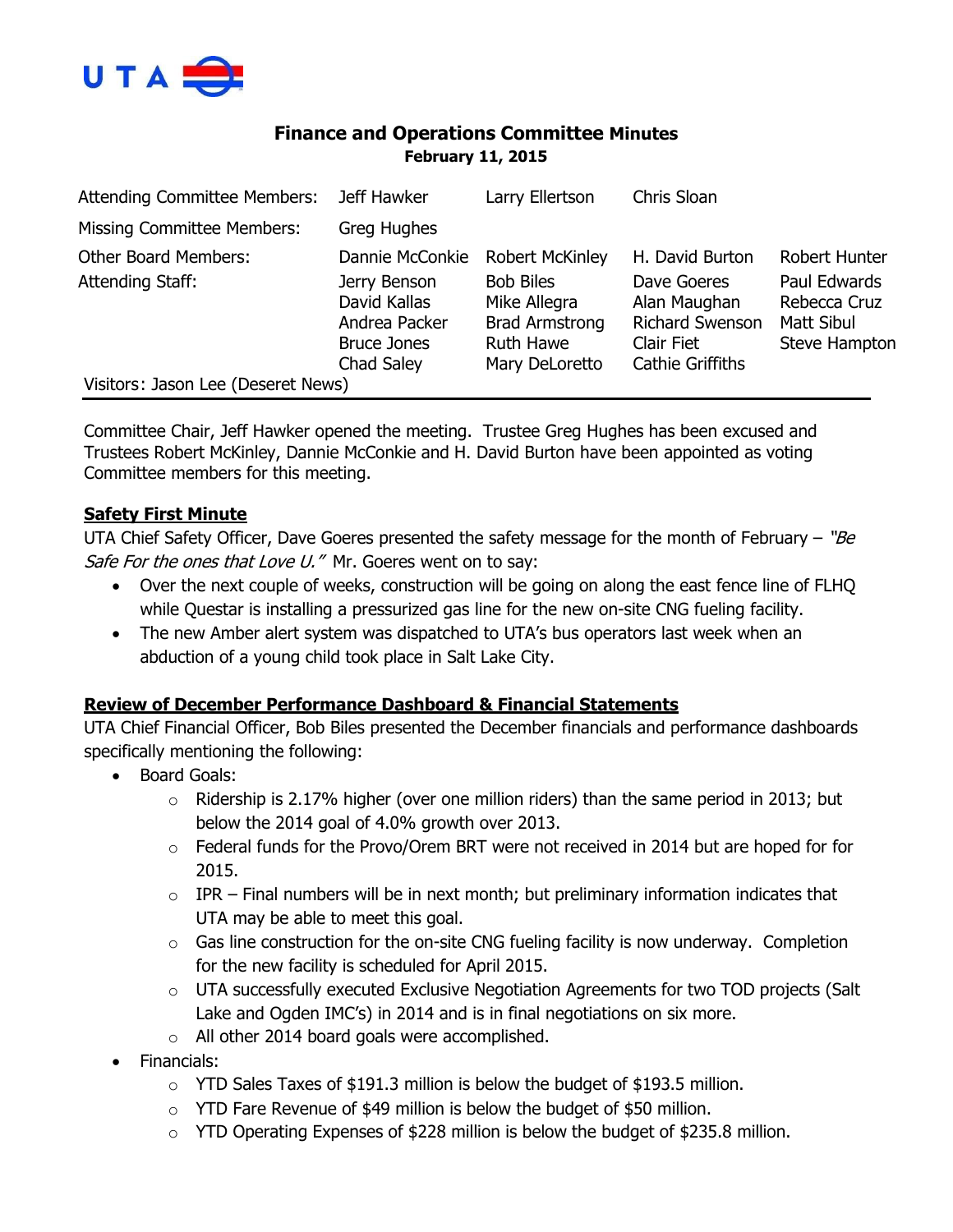- $\circ$  YTD IPR of \$3.97 is below the goal of \$3.99.
- $\circ$  YTD Diesel price of \$3.10 per gallon is under the budget of \$3.40 per gallon.

Trustee Robert McKinley made a motion to forward the December, 2014 dashboard and financial statements to the Board for approval. Trustee Larry Ellertson seconded the motion. Voting was unanimous.

#### **Capital Lease Parameters Resolution**

Mr. Biles presented a Vehicle and Equipment Leasing Update

- 2015 Capital Leasing
	- $\circ$  Total Cost is \$17.1 million (\$6.2 million will come from grants).
	- o UTA's lease payment for 2015 is expected to be \$642,000

Trustee Ellertson said he'd like to see some comparisons of cost analysis, etc. Mr. Biles stated he will bring it to the next Board meeting.

- Leasing Terms
	- o Non-negotiable terms:
		- **Annual funding clause**
		- Monthly payments in arrears
		- **UTA will have the titles to the vehicles**
- Resolution Parameters
	- o Equipment and vehicles
		- CNG buses 23
		- Paratransit vans 27
		- Rideshare vans  $-50$
		- Approximately \$2 million in technology (cameras, etc.)
	- o Amount not to exceed \$11 million
	- o Lease rate not to exceed 3.6%
	- o Maturity dates not to exceed 12 years
		- $\blacksquare$  Buses 12 years
		- **Paratransit vans 5 years**
		- Rideshare vans  $-4$  years
- Next Steps
	- o Forward the parameters resolution to the full Board for consideration
	- $\circ$  Staff bids lease rate (an RFP will be completed in June or July)
		- If rate is within the parameters UTA can move forward with the contracts
		- Bid results will be reported back to the Finance and Operations Committee in July or August.

Trustee McKinley made a motion to forward the Capital Lease Parameters Resolution to the Board for approval. Trustee Ellertson seconded the motion. Voting was unanimous.

### **Approve January 14, 2015 Meeting Report**

Trustee Chris Sloan made a motion to approve the Committee Meeting Report for January 14, 2015. Trustee Ellertson seconded the motion. Voting was unanimous.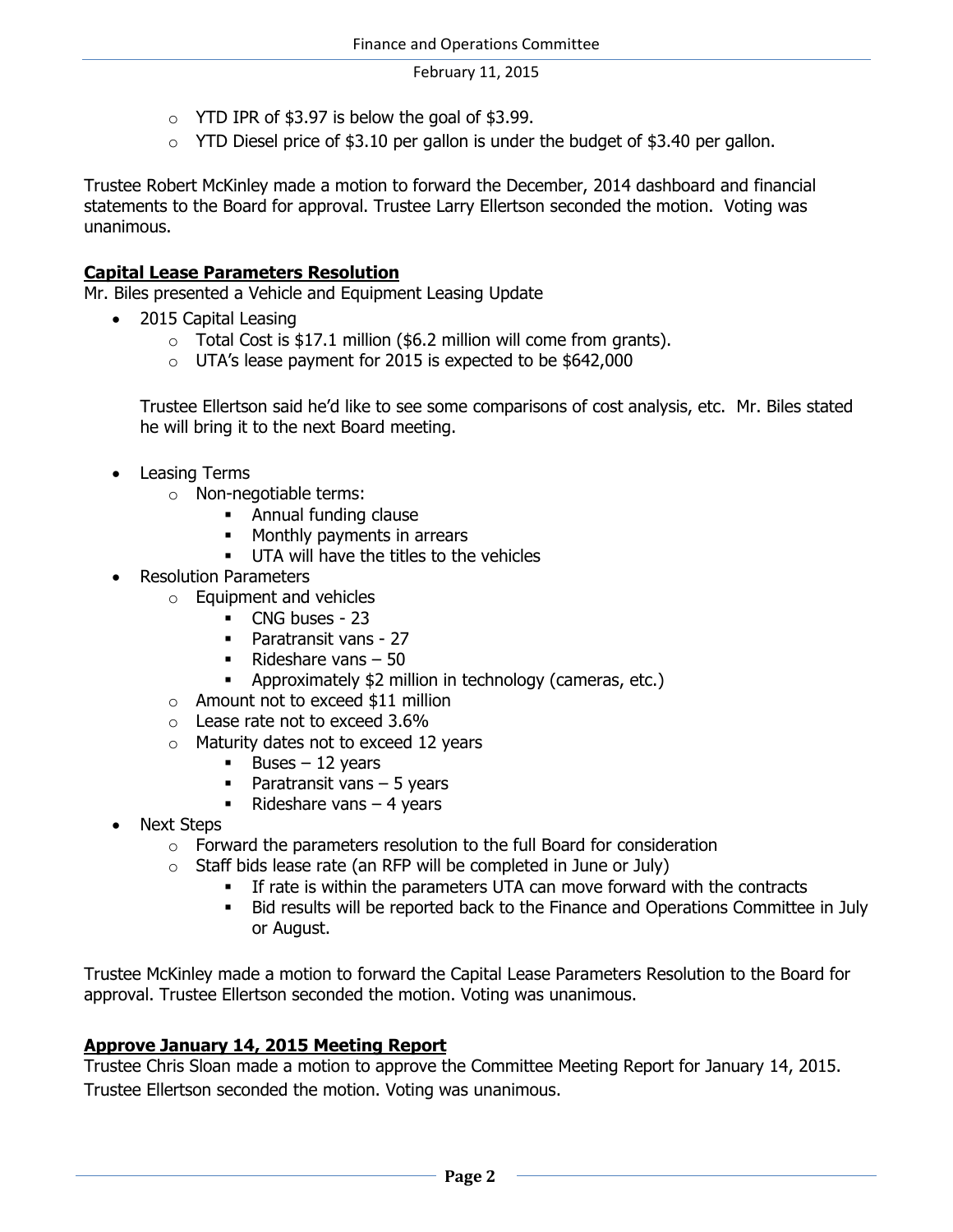### **Legislative Update**

UTA General Counsel, Bruce Jones mentioned the following:

- Some of the issues that are being discussed include:
	- $\circ$  Transportation funding. The Senate appears to be receptive to an increase to the gas tax but the House to date is not.
		- The gas tax is not an asset or source of funds to UTA, it's for roads 70% to the state and 30% to the cities and counties
		- There are two potential component changes to the gas tax:
			- A potential increase
			- Conversion of some of the gas tax to an excise tax or percentage
	- $\circ$  . 25 cent new sales tax that will be split between roads and transit. The House is receptive to the idea, the Senate to date is not. Some of the issues/concerns are:
		- A .25 cent increase divided out between the cities, counties and transit is insufficient
		- **Expectations would be high but the amount of funding would be low**
		- The Legislature needs to decide whether the .25 cent tax will be imposed or voted upon. Per Mr. Jones, stated that it being on a county ballot would be better than it being on a city ballot
- A few of the other bills being discussed this legislative session that Mr. Jones mentioned are about education, human resources, GRAMA requests (the appeal process) and mobility for the disabled community.

### **State of Good Repair Update**

UTA Sr. Program Manager, Paul Edwards presented the Asset Management System Process Update

- Mr. Edwards shared the following quote made about UTA at the APTA General Conference in October, 2014 by Mr. Rober J. Tuccillo, Associate Administrator for Budget & Policy with the Federal Transit Administration:
	- o "UTA gets it and should serve as a model to other transit agencies on utilization of TERM (Transit Economic Resource Model) Lite and development of Asset Management"
		- TERM Lite has 600 assets most commonly used by all transit agencies. UTA used this to develop its asset deterioration and performance information.
- Achieving Balance Having an integrated and comprehensive asset management system will provide the basis for UTA to find the balance between expansion and maintaining a State of Good Repair as the company continues to grow.
- There are four methods used for evaluating SOGR and Asset Management:
	- 1. Age based (develop an inventory) Assets should be scheduled for replacement beyond a certain maximum age. UTA is currently tracking approximately 20,000 assets.
	- 2. Condition based Assets should be replaced once inspections identify deteriorated conditions.
	- 3. Performance based (for things that look the same on day one as it does on the date of fail) – Assets should be replaced when their deteriorated condition reduces speed or reliability.
	- 4. Comprehensive assessment– Combines age, condition inspections, performance data, and maintenance history. This is the most accurate way of projecting long term what costs will be and moves the company toward a more predictive model than a reactive model.

 UTA's approach is if it takes care of the equipment it has and does the proper maintenance at the proper time, it minimizes the cost of operating long term.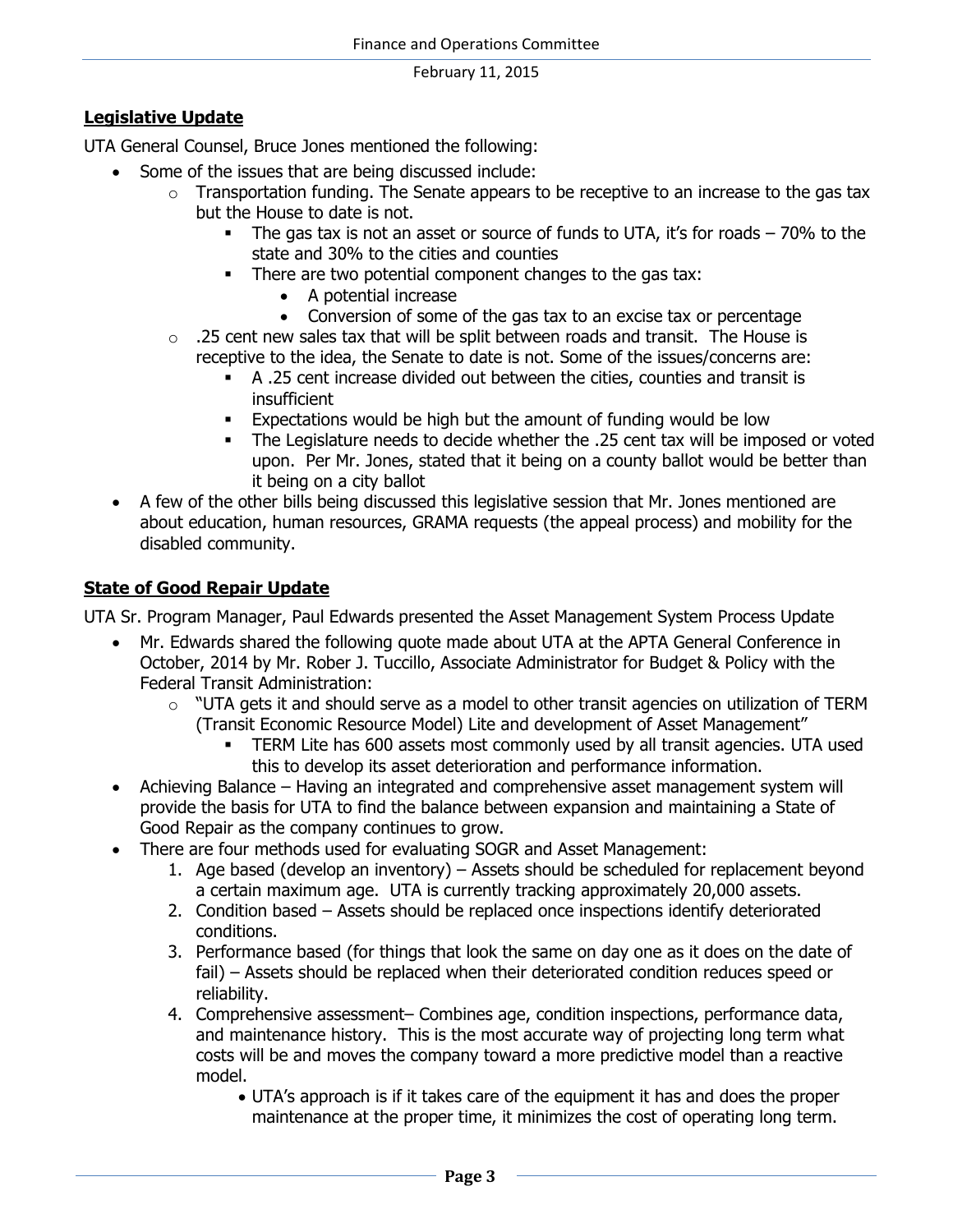- 2014 System Work Completed
	- o Replaced 10 grade crossings
		- Mr. Edwards showed a time lapsed video clip of the replacement of the 3300 South Grade Crossing which took 60 hours to complete but was able to be done without interrupting service.
	- $\circ$  Replaced the tactile on 13 TRAX stations, all of University and Med Center line stations and 5 North South Stations in the downtown core
	- $\circ$  With Questar, managed Stray Current Mitigation resulting in a 43% reduction to Questar Gas "A" list of issue areas
	- o Removed and replaced fouled ballast at 7 grade crossings
	- o Corrected switching issues at Tesoro crossing
- 2014 Asset Management Team Accomplishments
	- o Completed yearly inspections of 82 Structures and Culverts
	- $\circ$  Inspected all platforms and grade crossings and applied condition rating in TAM (Transit Asset Management) system
	- o Stray Current Mitigation
	- o Presented Final Grant Report to FTA
	- $\circ$  Implemented and tested phase 1 of RFID (Radio Frequency Identification) Project
		- UTA is tagging 23 major components on each S70 vehicle so when a train passes a portal location, it tells what parts are on each vehicle and provides real time information
		- This will done on the other vehicles and buses as well
	- o On track to meet anticipated FTA requirements for TAM System

#### **Closed Session**

Trustee McKinley made a motion to go into closed session at 12:52 pm. Trustee Ellertson seconded the motion. Voting was unanimous.

#### **Other Business**

Committee Chair, Hawker mentioned the following:

- Mr. Benson suggested a mini fieldtrip next month
	- o Mr. Benson explained one of the items the Trustees identified to be put on the agenda for this committee is periodic reporting of UTA's Operations (service modes, departments, etc.). Mr. Benson went on to suggest instead of having someone do a PowerPoint presentation next month, that the Committee take a mini fieldtrip and spend approximately 30 minutes in the Central Bus Operations area.
		- Mr. Benson would like to show the Trustees some of the work and process improvements they have made in the maintenance shop to reduce costs and increase reliability stating a lot of the ideas came from employee generated input.
	- o The Trustees expressed a desire to participate
- UTA Board Chair, H. David Burton would like there to be a functioning Audit Committee and is asking the other Trustees to share their opinion/thoughts on the matter with either him, Vice Chair Chris Bleak, or Committee Chair Hawker.

#### **Input for March Committee Meeting Agenda**

- Tour of Central
- 2014 Year-end report